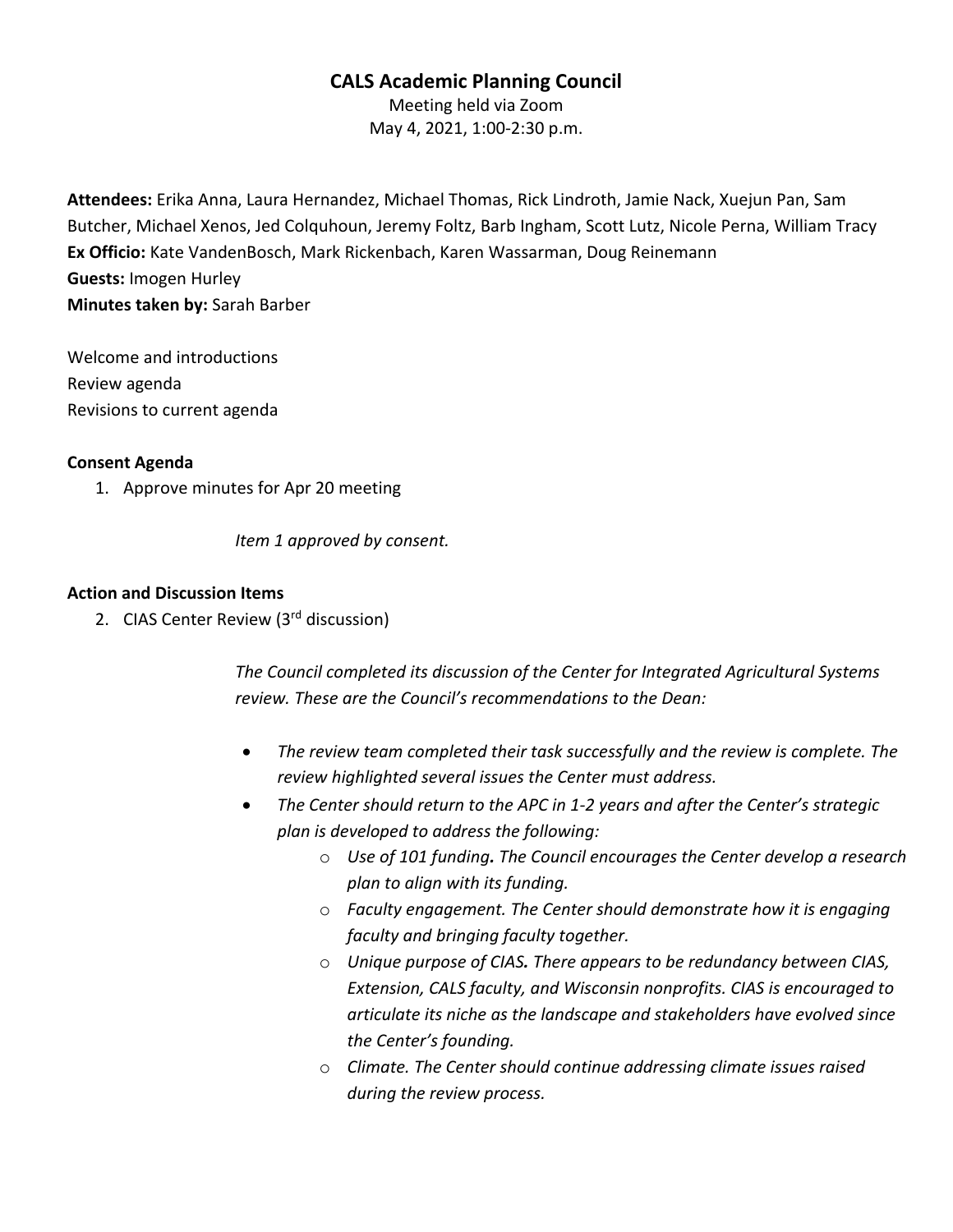• *During the Center's strategic planning process, the Center is strongly encouraged to be forward looking, articulate the future of CIAS, and envision what will be path breaking over the next 20 years.* 

*Motion to approve the review as complete: Foltz/Anna Vote: 14-0-0*

3. UW Center for Cooperatives Review (3rd discussion)

*The Council discussed the UW Center for Cooperatives review. Recommendations and comments to the Dean include:* 

- *The review team completed their task successfully and the review is complete.*
- *The faculty director position is the Center's largest issue. Solutions to consider include:* 
	- o *Dedicated faculty director with primary responsibility*
	- o *Rotating faculty director position funded with 1/9 month of*
	- o *Academic staff director*
- *If Extension doesn't want to reinvest, the future of the Center may need to be thought about differently*

*Motion to approve review as complete: Nack/Hernandez Vote: 14-0-0*

4. CALS Statement Against Racism and Hate

*Mark Rickenbach presented the draft CALS Statement Against Racism and Hate. The statement has been discussed with EDC leadership; Cheryl Gittens, Interim Chief Diversity Officer; and Aaron Bird Bear, Director of Tribal Relations. The short statement can be used on PVLs. The longer statement is a living document that would be updated when actions are completed.* 

*Feedback:* 

- *Commitments to action are outstanding.*
- *Is the required professional development training going to be incorporated into this document?*
- *Could there be an associated document that includes action items?*
	- o *Associated document could include dates.*
	- o *Decouple the actions with the statement and update actions annually.*
- *Statement has lasting value.*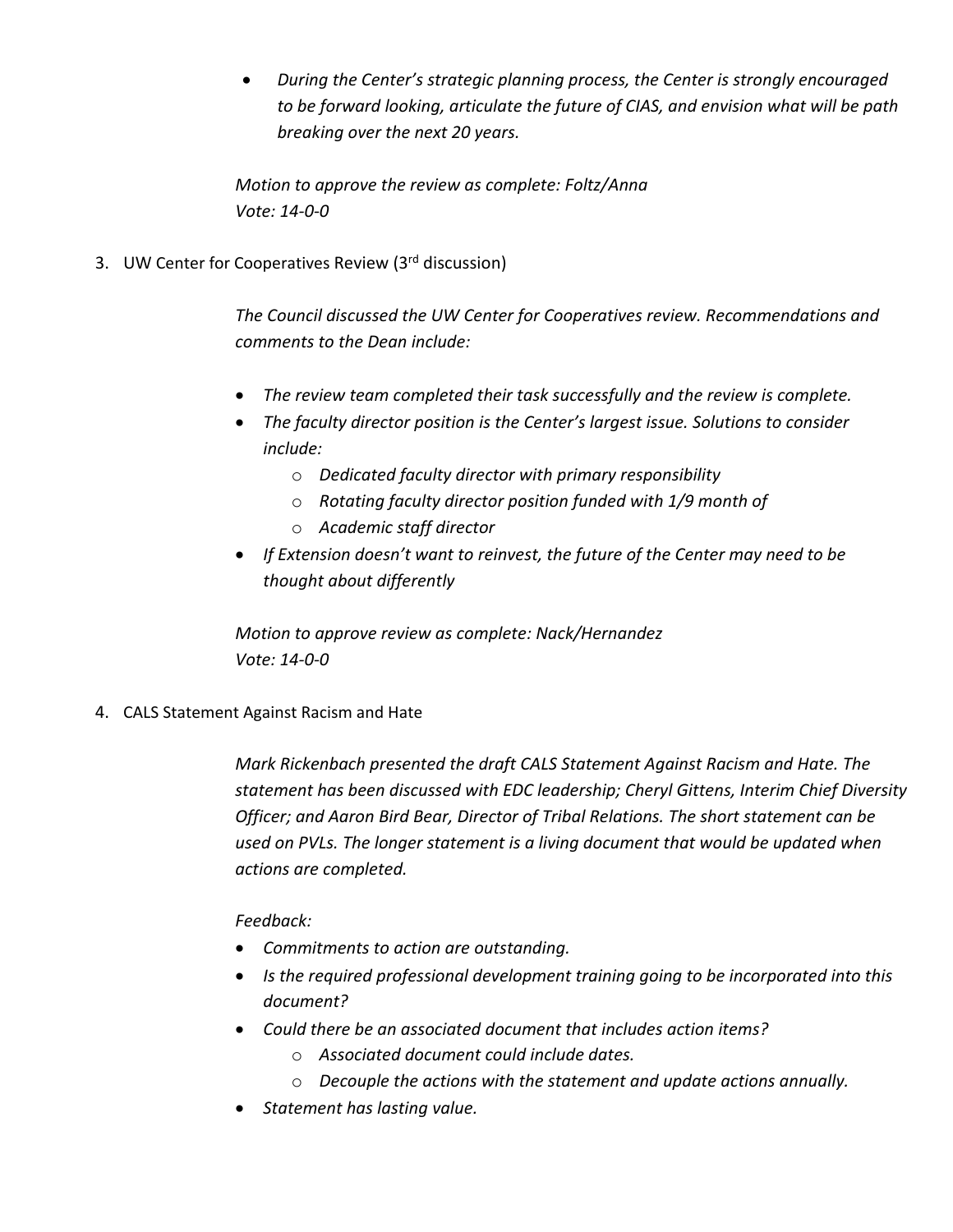- *Look at use of word "underrepresented" and consider the term "marginalized" as it is less tied to numbers of people*
- *The statement is aspirational and inspirational.*
- *Statement will make us feel uncomfortable*
- *Thanks to Kate and Mark for working with EDC*
- 

5. Postdoc paid leave discussion **Implement Controller Controller Controller** 1:55-2:15 pm

*Imogen Hurley, Director of the Office of Postdoctoral Studies, sought feedback on a policy to provide paid leave for postdocs. The draft was developed by looking at national reports, benchmarking peers, and discussing with campus and school/college leaders. Currently, leave policies vary among and within departments on campus. RSP confirmed fringe rates won't change and grant funding can be used to pay for leave. Overall, there is strong support for a campus paid leave policy. It will help with recruitment and retention and it addresses an equity issue. Barriers to implementing a policy are faculty resistance and administrative burdens.*

*The policy proposes:* 

*Vacation: 4.4-4.5 weeks Sick Time: 2.4 weeks Holidays: Yes Personal Holiday: No Payout: No Carryover: TBD*

*Leave would be available on the first day, it would not need to be accrued. Leave would be prorated for part-time positions. 9-month appointments would be provided sick time only. The set of recommendations will be sent to Mark Walters, Chief Human Resource Officer, and Steve Ackerman, Vice Chancellor for Research and Graduate Education next.* 

*Comments:*

- *Over 4 weeks of vacation time seems high.*
- *NIH requires 15 days of sick leave and vacation that mirrors the institution's policy. Currently UW-Madison does not have a policy and post docs have zero vacation days, but each lab may dictate their own practices.*
- *Consider meeting with the University Committee.*
- *A robust tracking system is required.*
- *As an institution we continue to be lagging on paid parental leave. Supportive of 4.5 weeks of vacation leave and standardization.*